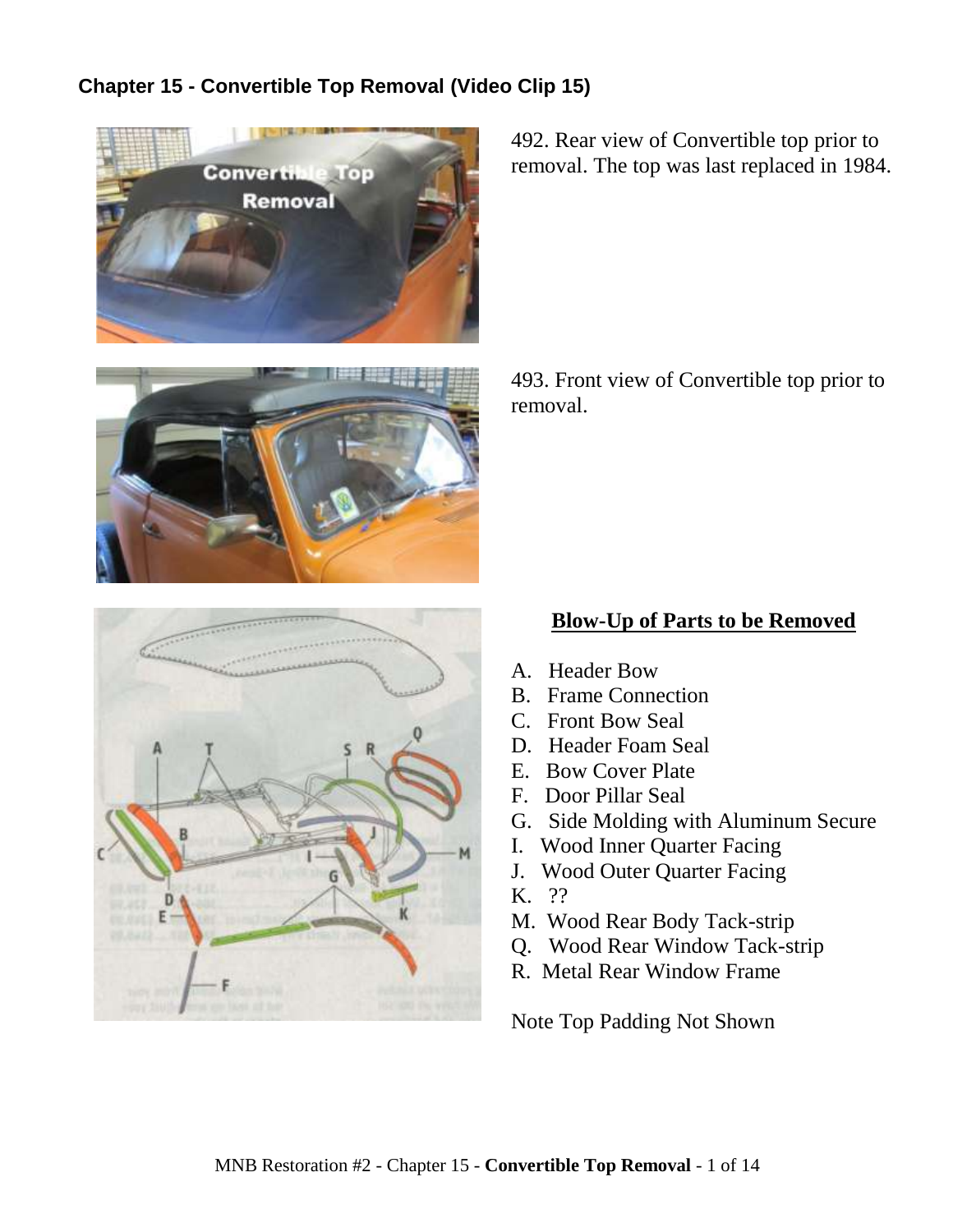



494. With a Phillips screwdriver remove the pan-head wood screws on the header bow cover plate (E).

Screw size are pan-head sheet metal type M5 x 1.5 x 15mm long.

495. Remove the screws to the secure strips on the rubber molding seal (C) for the bow top to windshield connection.

Wood screw size are stainless steel sheet metal type M3.5 x 1.5 x 15mm long.

496. Lift the rubber molding and secure strip (C) off the bow.



497. Remove the aluminum end cap cover for the frame on both sides of the car. Note these pieces are not shown on the blow-up diagram. On mine, one piece on the left side was missing and will be replaced.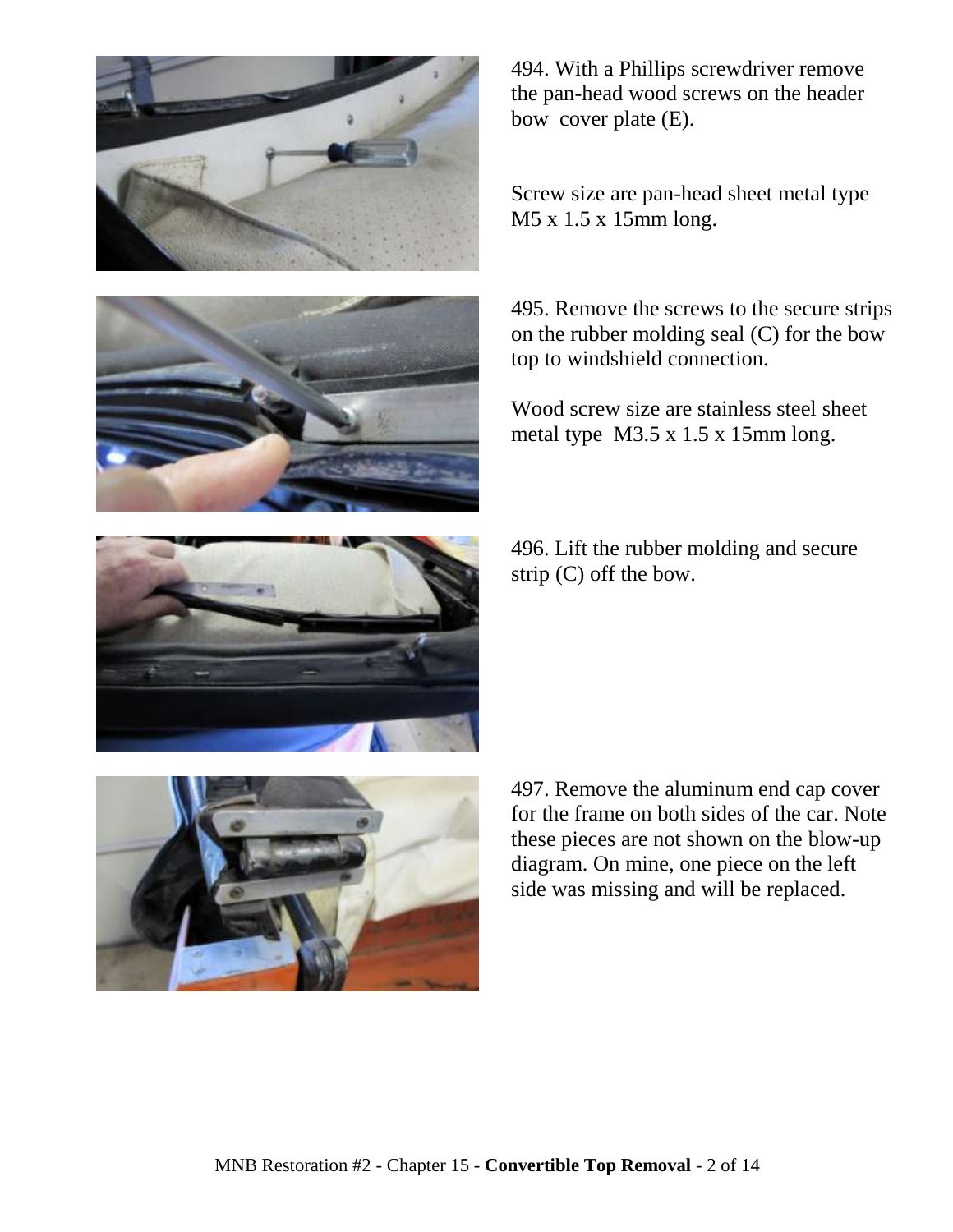

498. Remove the screws to the secure strips on the rubber molding (G) for rear quarter window on both sides of the car.



499. With a Phillips screwdriver remove the two bottom screws to the top frame latch. Note the latch is also not shown on the blow-up diagram.



500. With a Phillips screwdriver remove the side screws to the top frame latch and remove the latch. Repeat for the other side of the top frame.



501. With a pick or screwdriver remove the staples on the bottom side of the bow.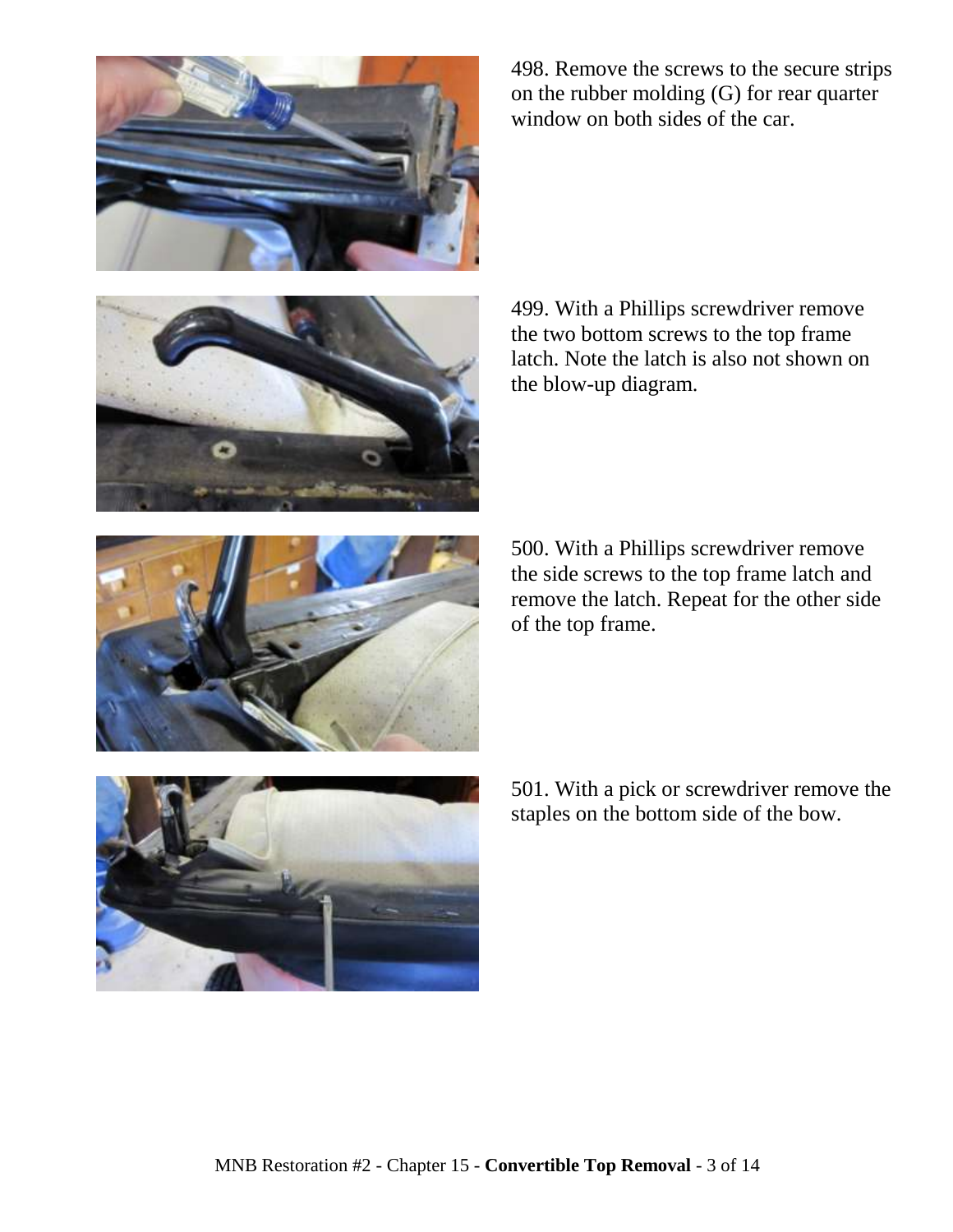





503. Pull the vinyl/canvas top back.



504. Remove the stainless steel wood screws on the back side of the bow frame connection (B) as shown on both sides of the frame.



505. Pull the canvas top side covers off the top frame. Note this covering is not original, but I used this extra vinyl to cover the side frame back in 1984, since I thought it made the frame look better. Repeat for the opposite side of the car.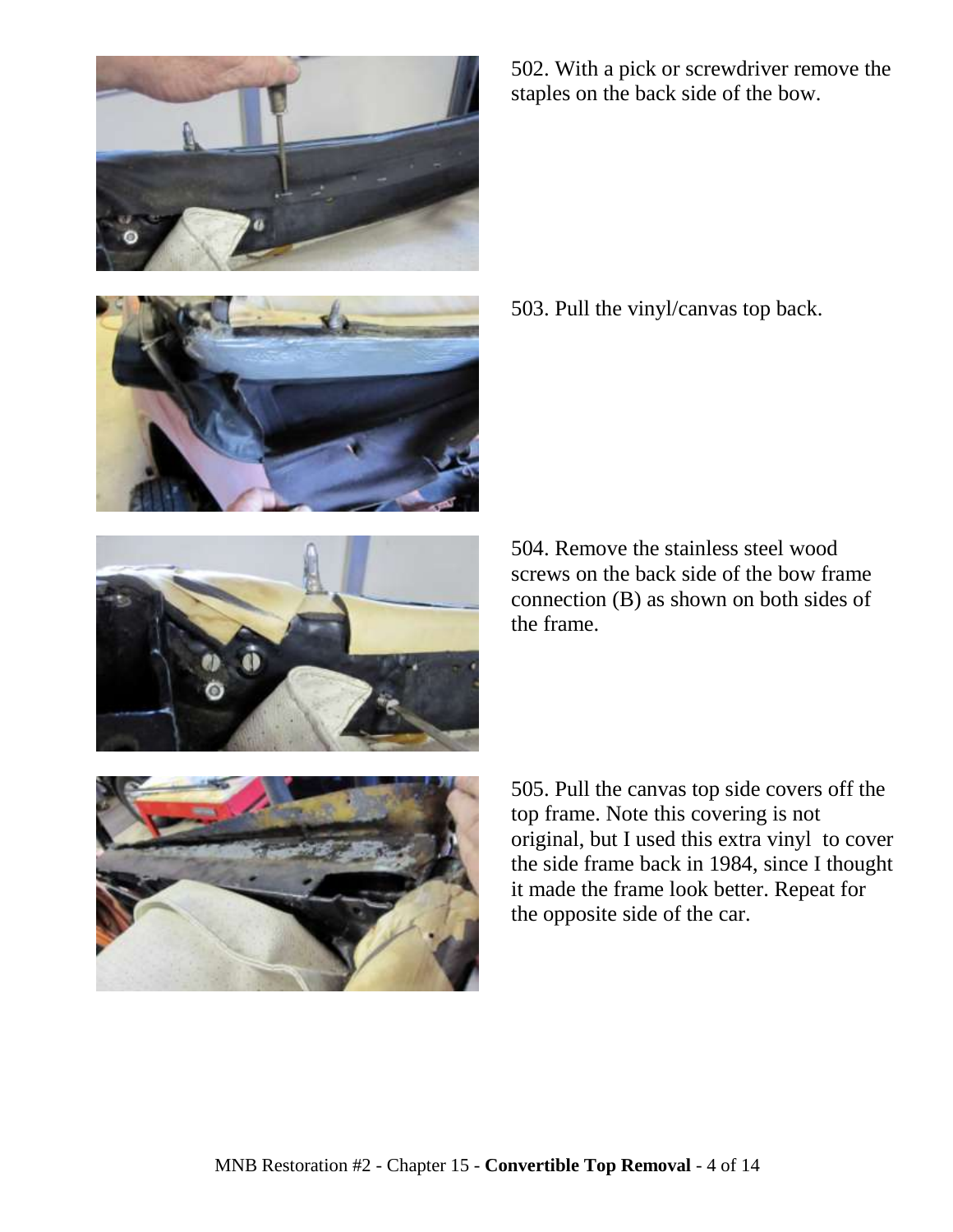



506. Disconnect the side tension springs on each side of the top frame.

507. I found it was easier to raise the top about half way to disconnect the string to the tension spring.

508. Remove the remainder of the quarter window rubber strip (G) and secure strip with a screwdriver on each side of the car.



509. With a pick or screwdriver pull out the staples in the wood quarter molding (I) on each side of the car.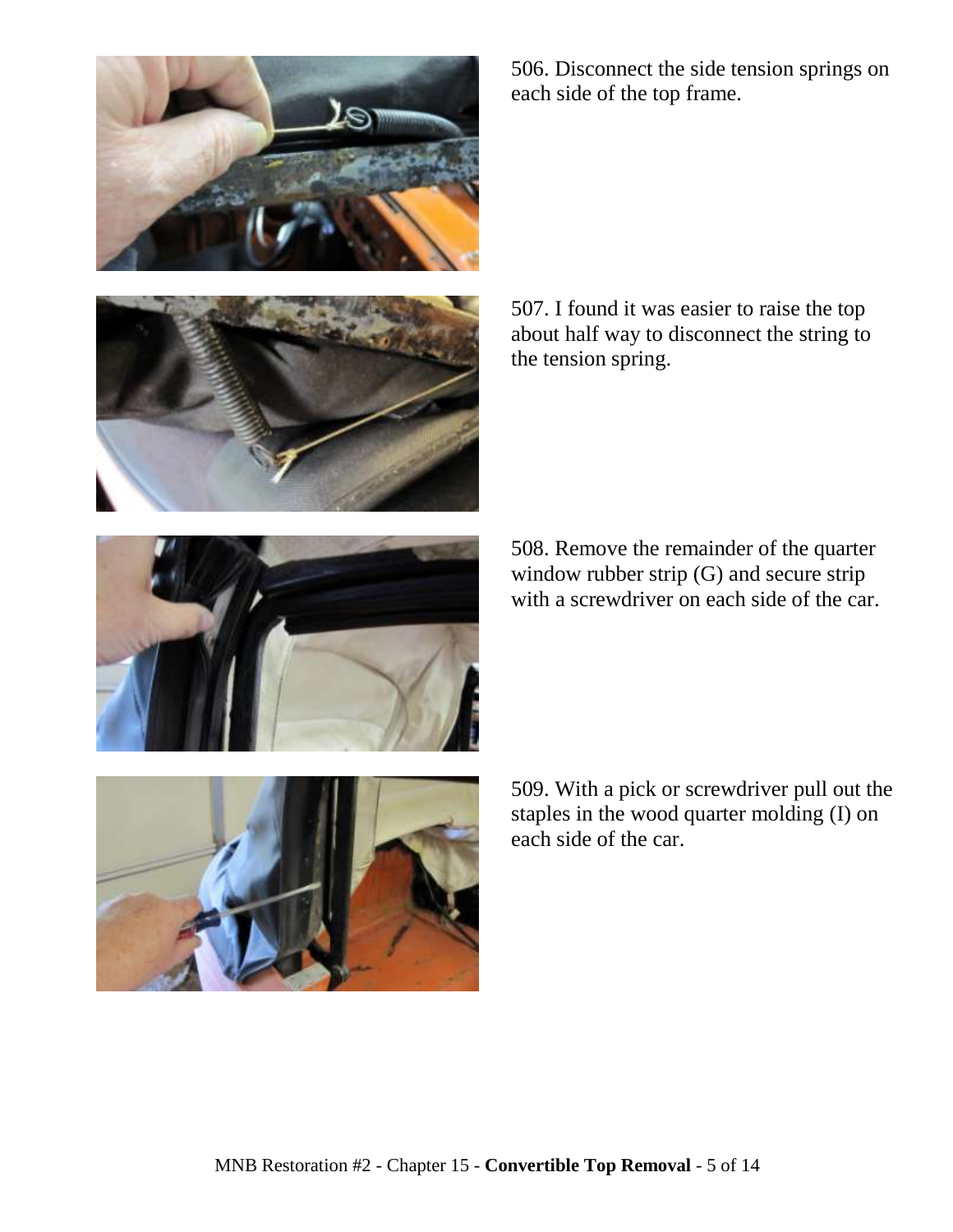



510. With a Phillips screwdriver remove the grommet snap screw on each side.

511. With a flat head screwdriver loosen the rear window rubber seal by sliding the screwdriver around the window frame both inside and outside of the car.

512. As with the front windshield, sacrifice the rubber seal by cutting around the entire perimeter of the frame as shown.



513. Pull the cut rubber strip off around the entire perimeter.

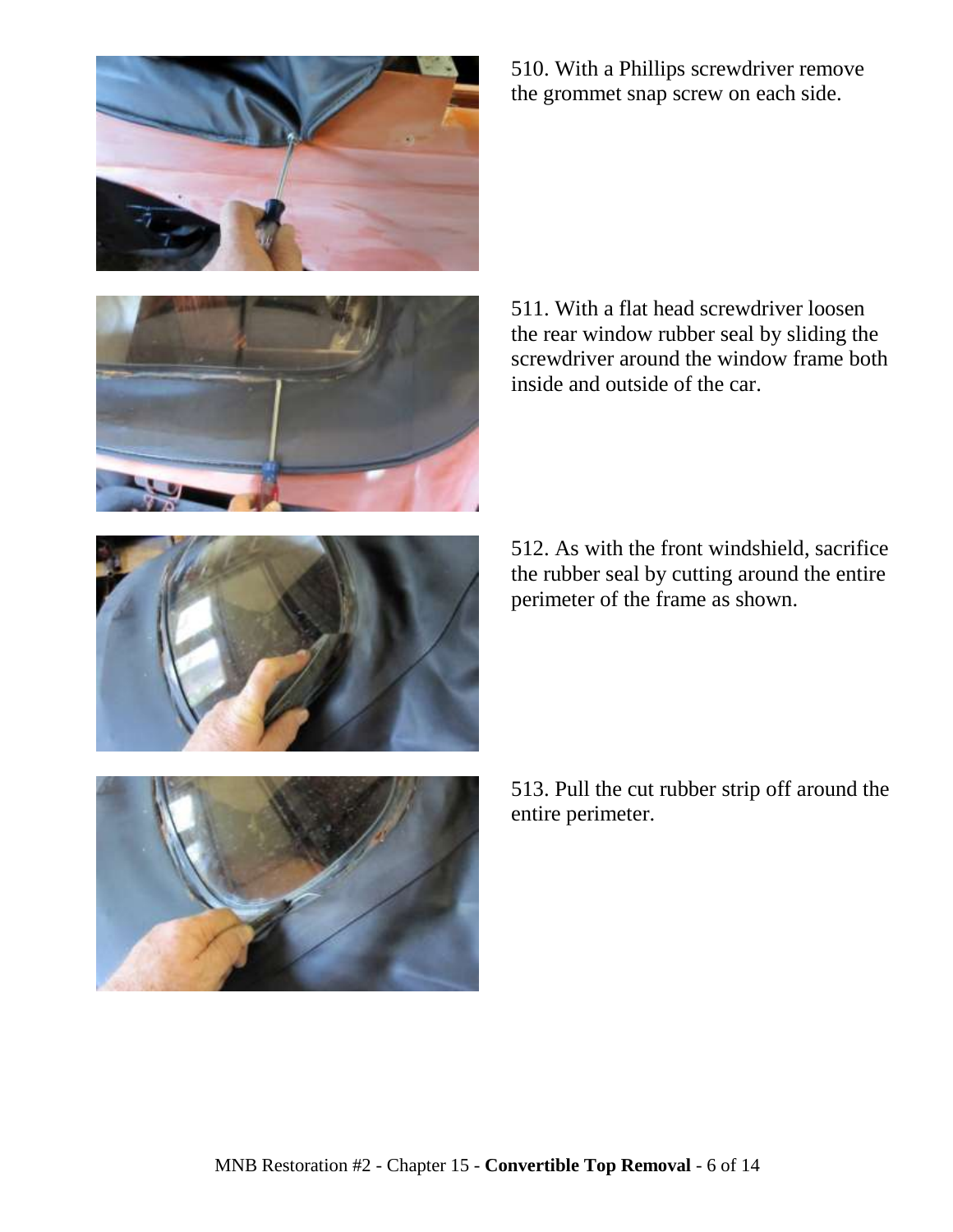

514. I went inside the car and had my wife, Wilma, stand on the outside to catch the window as I pushed the window out.



515. Wilma holding the rear window. Note: Last time we replaced the top, in 1984, the rear window *installation* was the hardest part and my wife has always said she would divorce me before we did that again. She helped at the spur of the moment since it was my 67th birthday and we were *removing*, not installing.

516. Spray penetrating oil on both ends of the tension cable bolt.



517. Clamp a vice grip pliers on the cable and use a 10MM wrench to remove the nut on both cable ends.

Cable threads are M6 x 1.0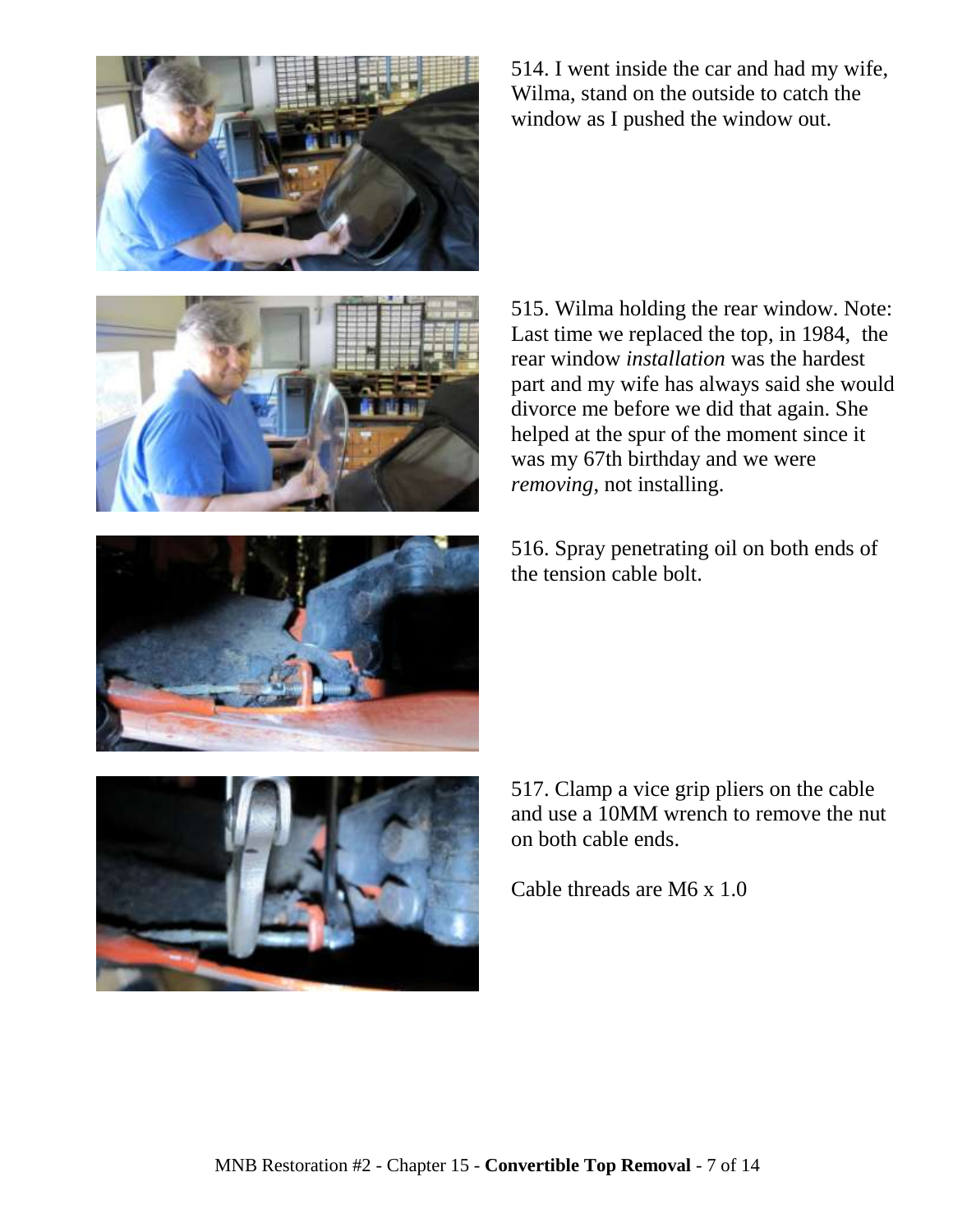





519. Pull the cable out of the car body groove.

520. Then, pull the cable out of the car on the opposite side of the car.



521. Cut the canvas/vinyl top around the window opening and remove the top from the car.

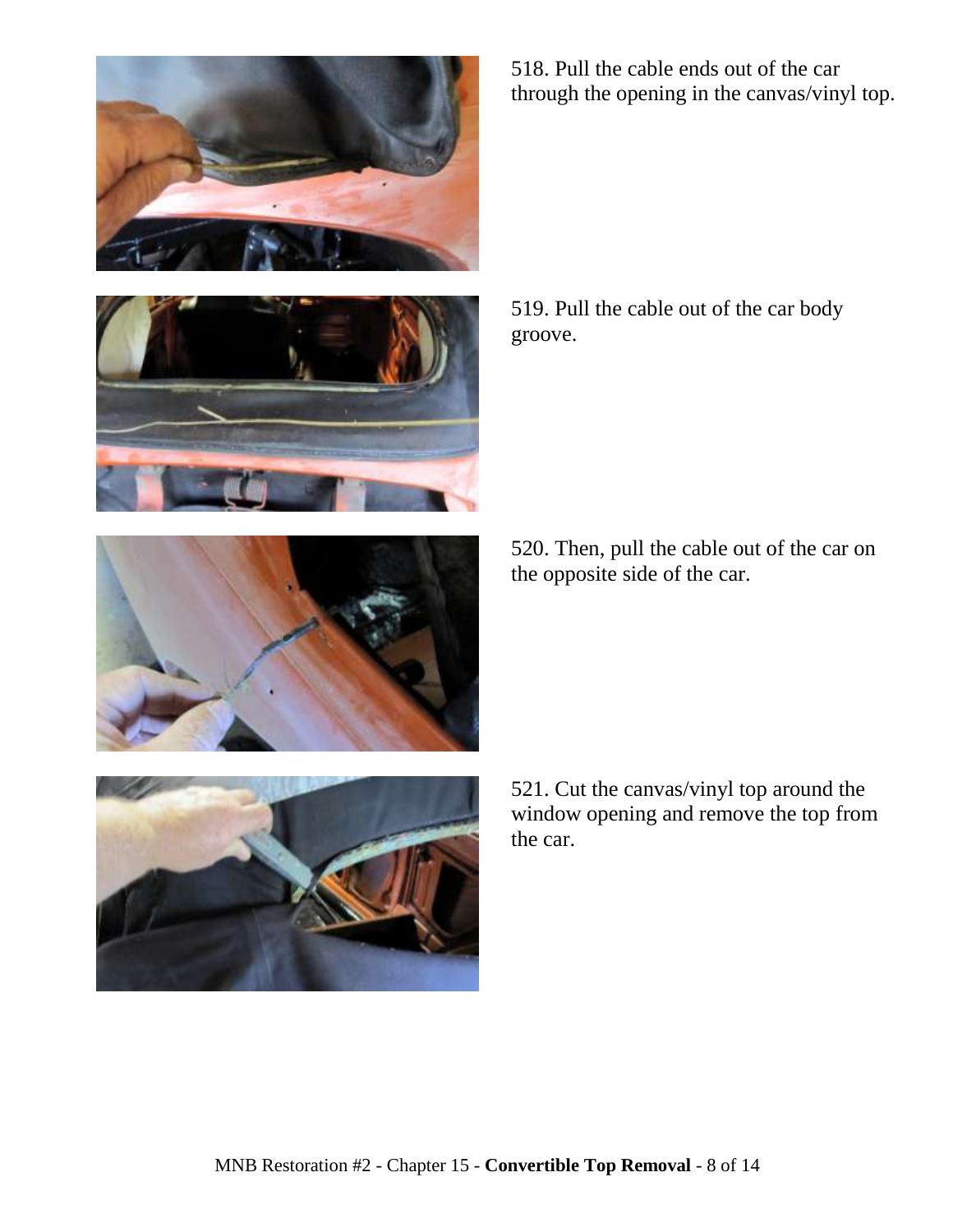



522. Top with canvas/vinyl top removed and frame and padding and liner remaining. Clean up, tag and bag all parts.

*(Work on this section - 2 hours)*

523. Remove extra bow seal on the front bow (A)

524. Pull seal off front bow.



525. Pull padding off bow (A).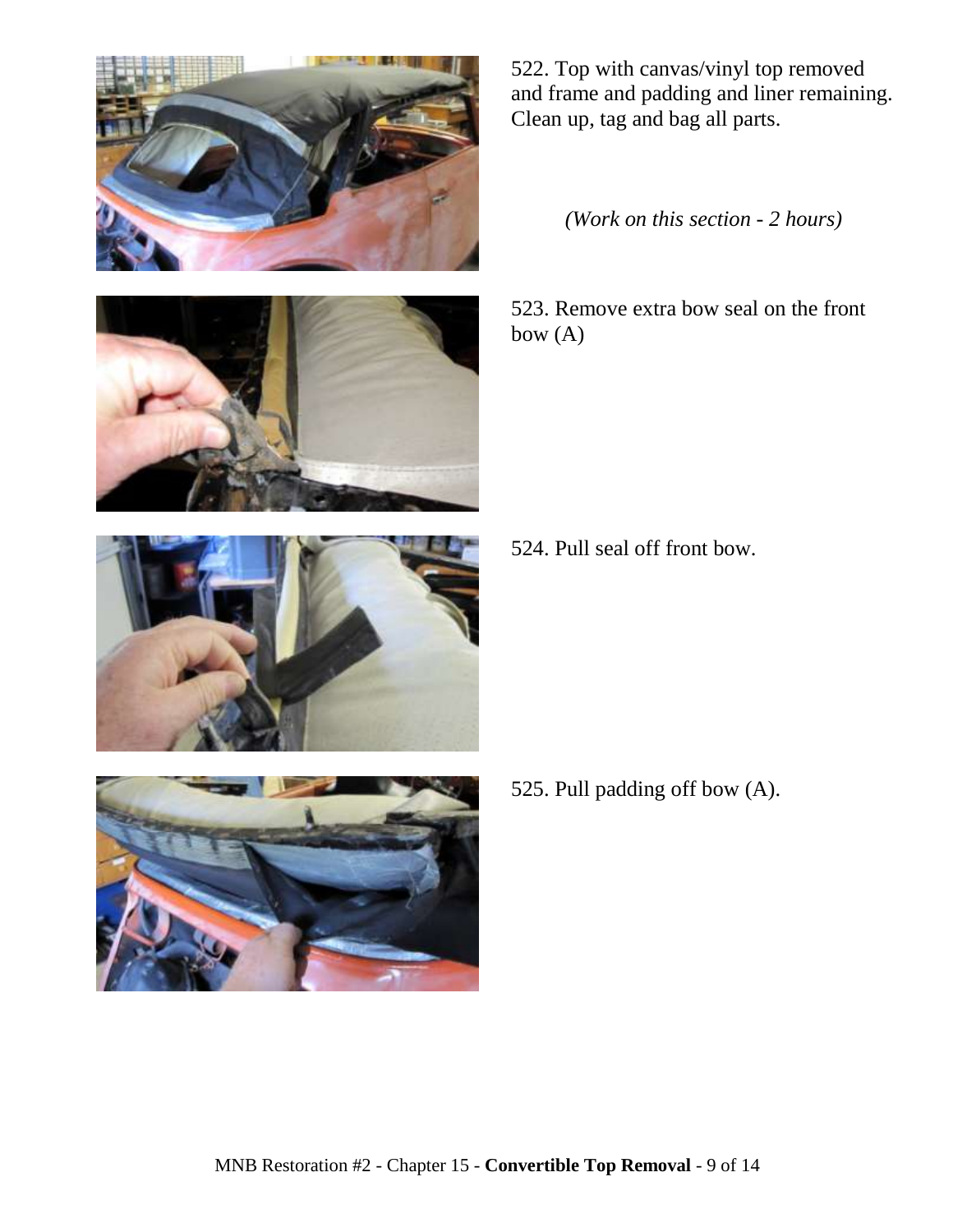







526. Padding pulled back.

527. Pull liner off the bow (A).

528. Pull staples out of the bow (A).

529. Pull padding off the rear wood bow (M).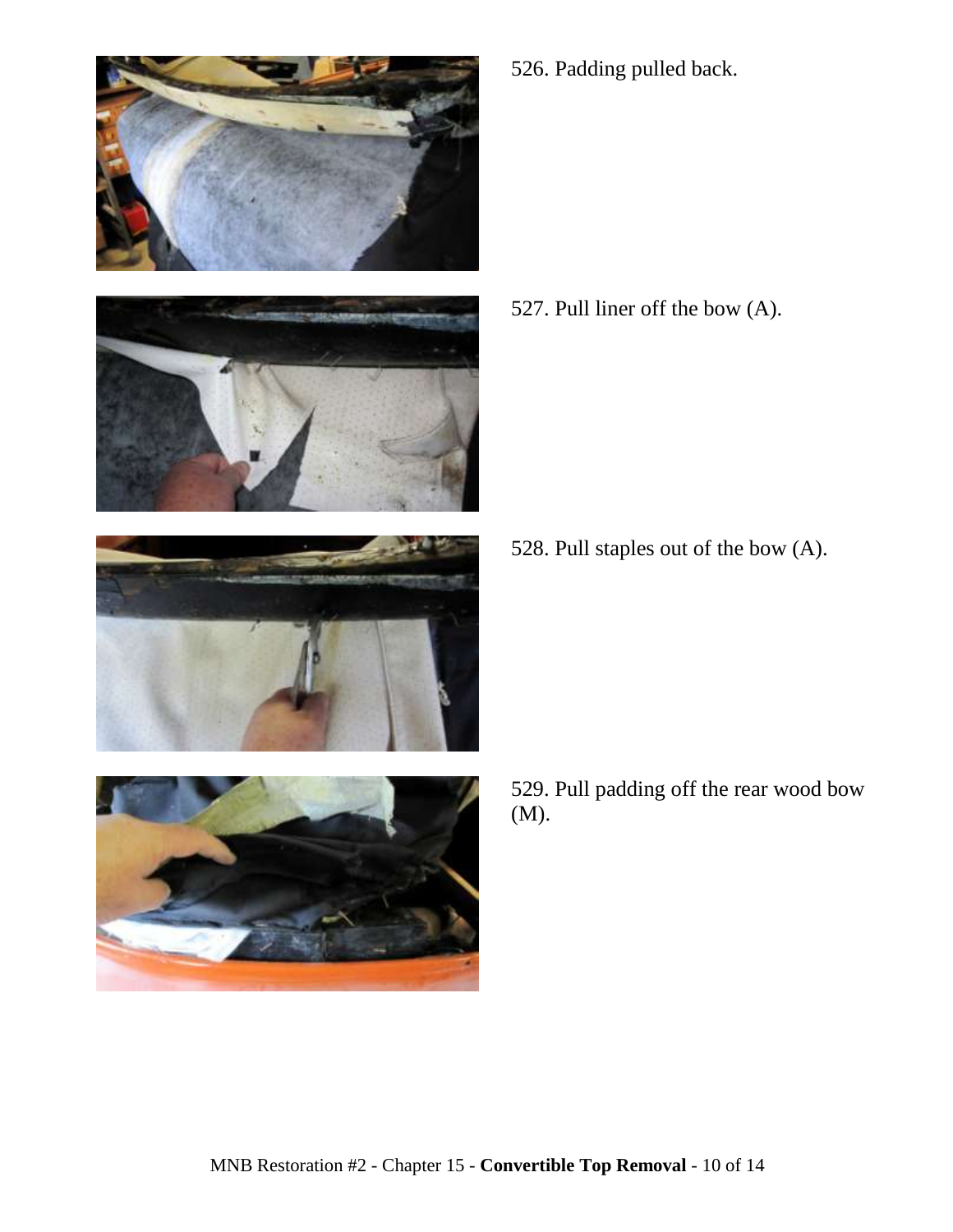







532. Cut padding around the rear window frame.



533. Cut padding around the rear window frame.

530. Pull liner off the rear wood bow (M).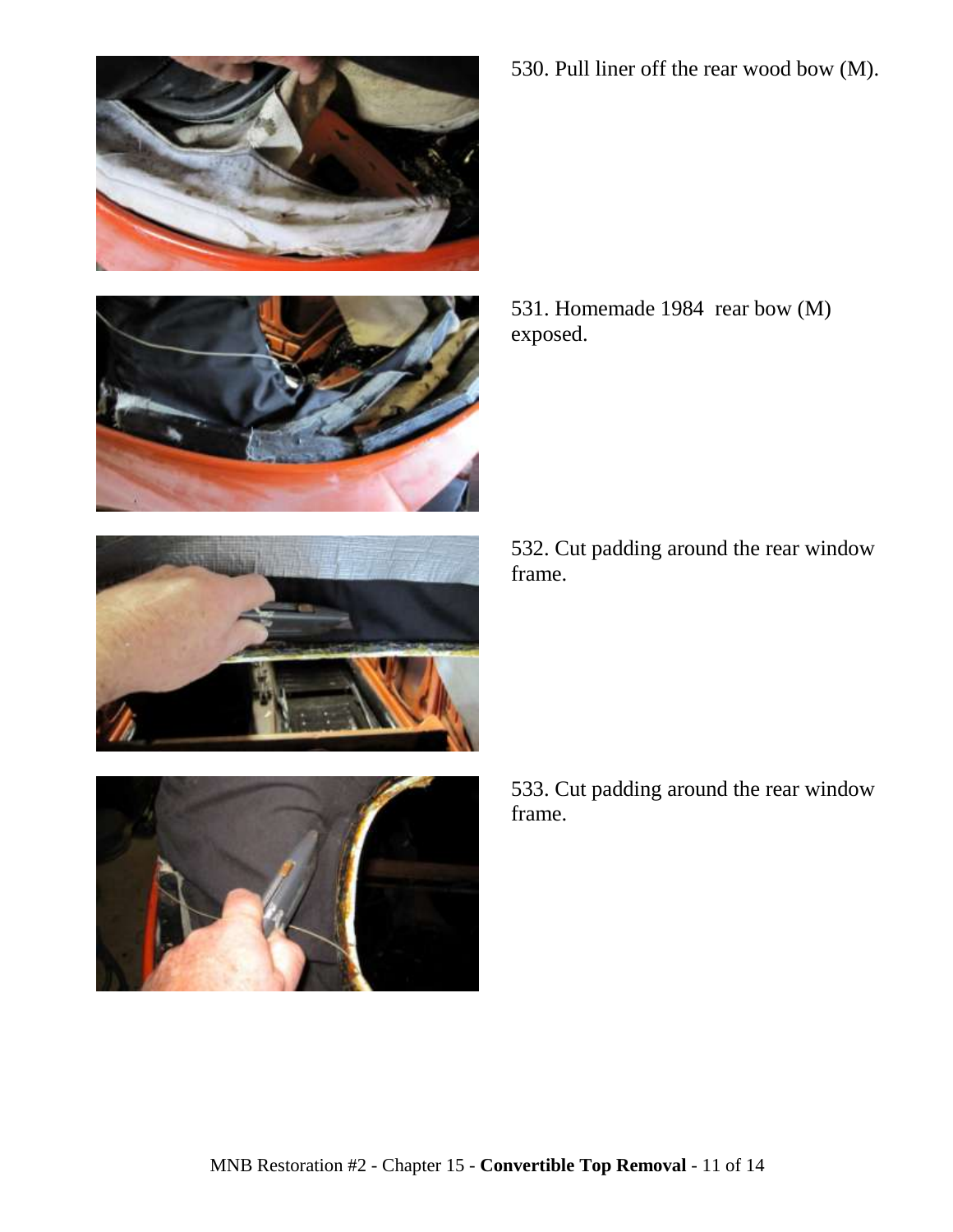

534. Cut liner around the rear window frame.

535. Remove the rear window frame ( $R \&$ Q).

536. Pull padding off the rear bow above window.



537. Close-up of the rear bow (S) above the window.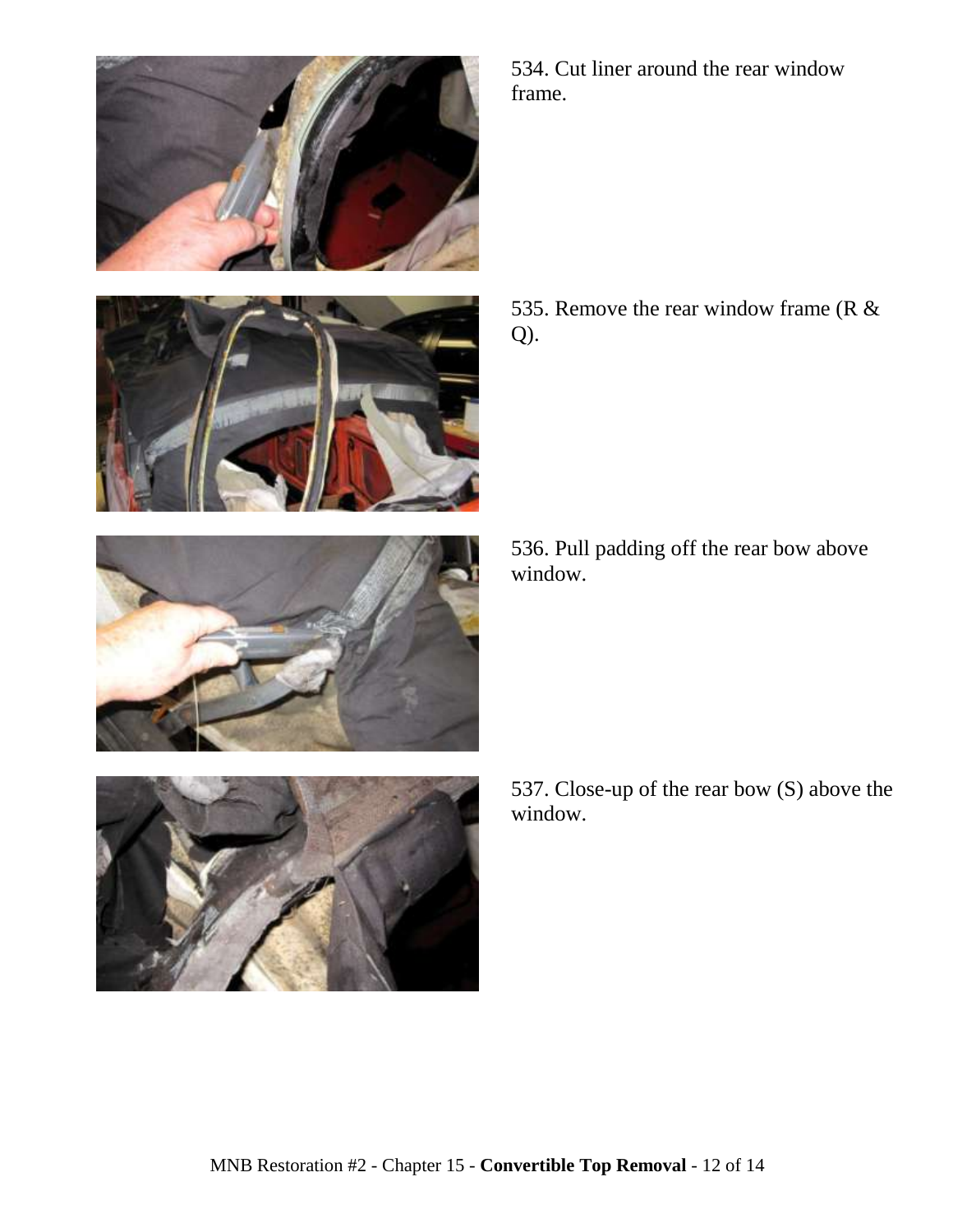



538. View of how liner is attached to frame.

539. View of how liner is attached to frame.

540. View of how liner is attached to frame.



541. Top with everything removed but frame and outer quarter facing.